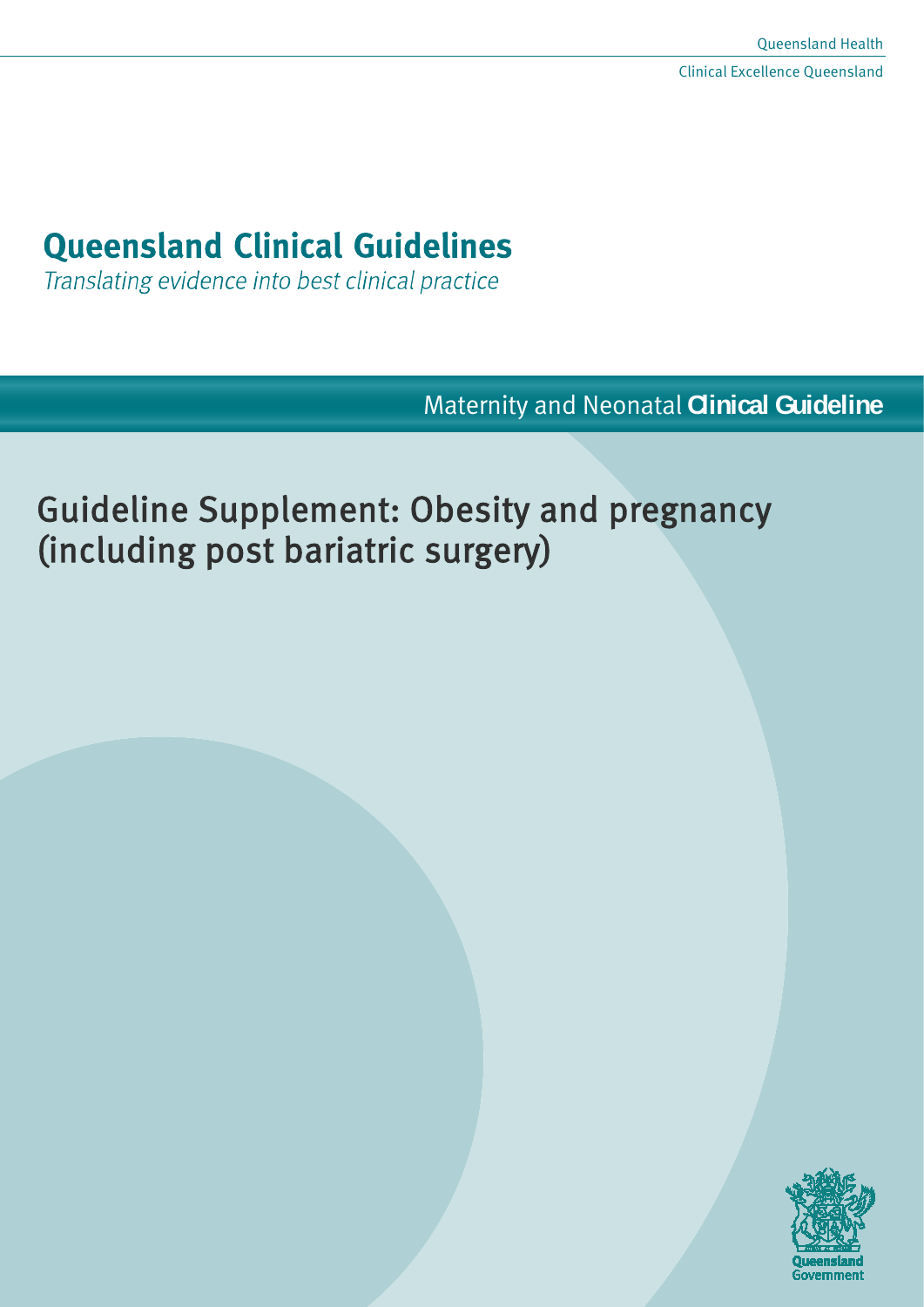#### **Table of Contents**

| $\mathbf{1}$ |       |                                                                                                                |     |
|--------------|-------|----------------------------------------------------------------------------------------------------------------|-----|
|              | 1.1   |                                                                                                                |     |
|              | 1.2   |                                                                                                                |     |
|              | 1.3   |                                                                                                                |     |
|              | 1.4   |                                                                                                                |     |
| 2            |       |                                                                                                                |     |
|              | 2.1   |                                                                                                                |     |
|              | 2.2   |                                                                                                                |     |
|              | 2.3   |                                                                                                                |     |
|              | 2.4   |                                                                                                                |     |
|              | 2.4.1 |                                                                                                                |     |
|              | 2.5   |                                                                                                                |     |
|              | 2.5.1 |                                                                                                                |     |
|              | 2.6   |                                                                                                                |     |
|              | 2.7   |                                                                                                                |     |
| 3            |       |                                                                                                                |     |
|              | 3.1   |                                                                                                                |     |
| 4            |       |                                                                                                                |     |
|              | 4.1   |                                                                                                                |     |
|              | 4.2   |                                                                                                                |     |
|              | 4.3   |                                                                                                                |     |
|              | 4.3.1 |                                                                                                                |     |
|              | 4.3.2 |                                                                                                                |     |
|              | 4.3.3 |                                                                                                                |     |
|              | 4.4   |                                                                                                                |     |
|              | 4.5   |                                                                                                                |     |
|              | 4.6   |                                                                                                                |     |
|              |       | References and the contract of the contract of the contract of the contract of the contract of the contract of | -18 |

#### **List of Tables**

© State of Queensland (Queensland Health) 2021



This work is licensed under a Creative Commons Attribution-NonCommercial-NoDerivatives V4.0 International licence. In essence, you are free to copy and<br>communicate the work in its current form for non-commercial purposes,

For further information contact Queensland Clinical Guidelines, RBWH Post Office, Herston Qld 4029, email Guidelines@health.qld.gov.au, For permissions beyond the scope of this licence contact: Intellectual Property Officer, Queensland Health, GPO Box 48, Brisbane Qld 4001, email ip officer@health.gld.gov.au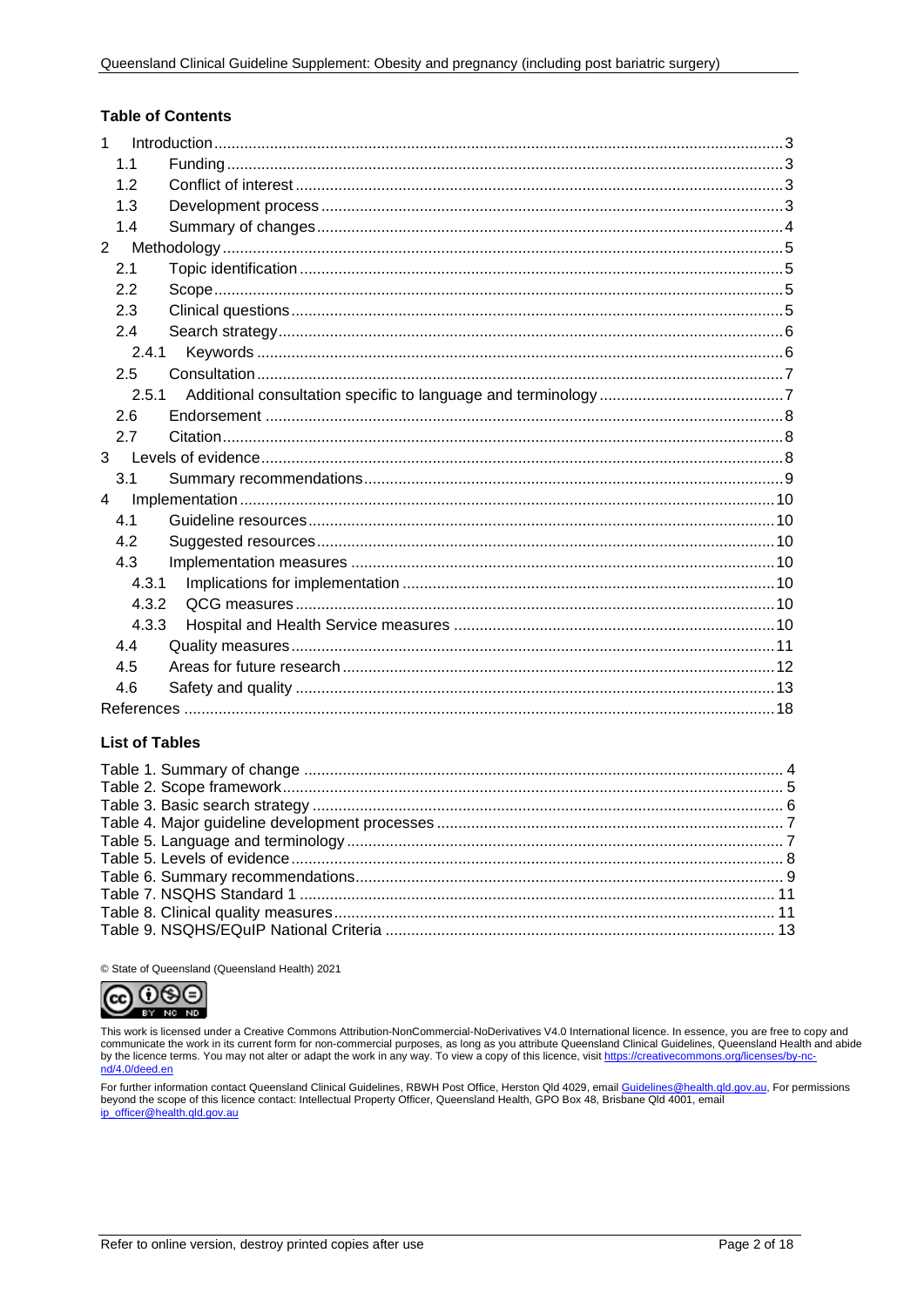# <span id="page-2-0"></span>**1 Introduction**

This document is a supplement to the Queensland Clinical Guideline (QCG) *Obesity and pregnancy (including post bariatric surgery).* It provides supplementary information regarding guideline development, makes summary recommendations, suggests measures to assist implementation and quality activities and summarises changes (if any) to the guideline since original publication. Refer to the guideline for abbreviations, acronyms, flow charts and acknowledgements.

# <span id="page-2-1"></span>**1.1 Funding**

The development of this guideline was funded by Healthcare Improvement Unit, Queensland Health. Consumer representatives were paid a standard fee. Other working party members participated on a voluntary basis.

## <span id="page-2-2"></span>**1.2 Conflict of interest**

Declarations of conflict of interest were sought from working party members as per the Queensland Clinical Guidelines *[Conflict of Interest](http://www.health.qld.gov.au/qcg/development#coi)* statement. No conflict of interest was identified.

## <span id="page-2-3"></span>**1.3 Development process**

This version of the guideline followed the *full review* process.

- A review of the guideline scope, clinical questions and current literature was commenced in June 2020.
- The clinical leads were consulted and reviewed the previous version of the guideline.
- A peer review panel of expert clinicians and consumer representatives reviewed the guideline, supplement and other resources.
- The QCG steering committee and SMNCN re-endorsed the guideline and supplement.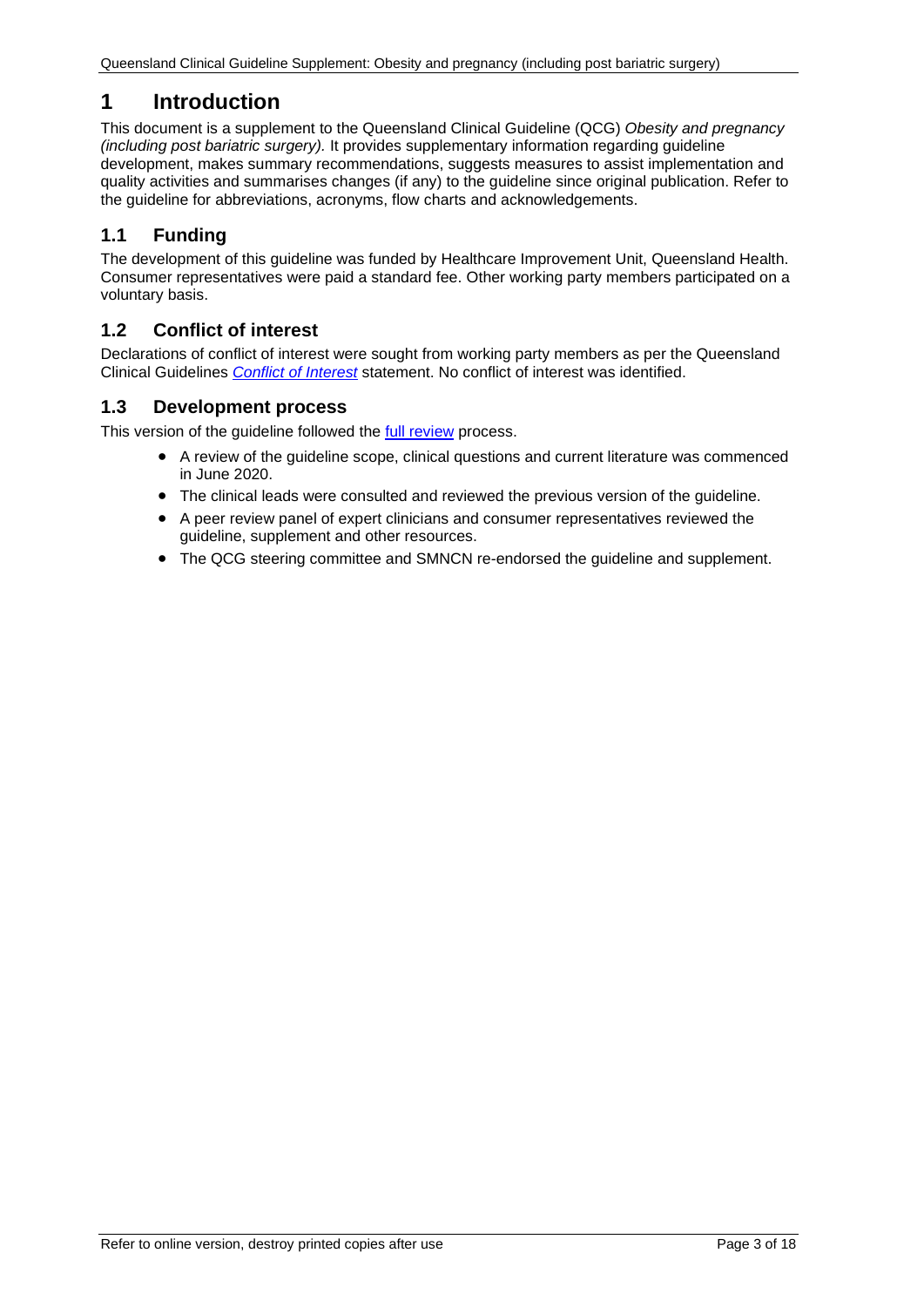# **1.4 Summary of changes**

Queensland clinical guidelines are reviewed every 5 years or earlier if significant new evidence emerges. [Table 1](#page-3-2) provides a summary of changes made to the guidelines since original publication.

<span id="page-3-2"></span>Table 1. Summary of change

<span id="page-3-1"></span><span id="page-3-0"></span>

| <b>Publication date</b><br>Endorsed by:                                                                         | <b>Identifier</b> | Summary of major change                                                                                                                                                                                                                                                          |  |
|-----------------------------------------------------------------------------------------------------------------|-------------------|----------------------------------------------------------------------------------------------------------------------------------------------------------------------------------------------------------------------------------------------------------------------------------|--|
| <b>March 2010</b><br>Statewide Maternity and Neonatal Clinical Network<br>(Qld)                                 | MN1003.14-V1-R13  | First publication                                                                                                                                                                                                                                                                |  |
| August 2011<br><b>QCG Steering Committee</b>                                                                    | MN10.14-V2-R13    | Review date extended. Identifier updated. Program name updated                                                                                                                                                                                                                   |  |
| September 2011<br>Statewide Maternity and Neonatal Clinical Network<br>(Q/d)                                    | MN10.14-V3-R15    | Appendix B: Modifications to wording of "Suggested responsibilities for referral" to<br>indicate optional nature of transfer and referral based on BMI and the need for<br>individual assessment                                                                                 |  |
| <b>March 2013</b><br><b>QCG Steering Committee</b>                                                              | MN10.14-V4-R15    | Section 1. General principles of care added<br>Appendix B: Suggested responsibilities for referral removed. Local strategies to<br>optimise care added                                                                                                                           |  |
| December 2015<br>Statewide Maternity and Neonatal Clinical Network<br>(Qld)                                     | MN15.14-V5-R20    | Full review and update<br>Flowchart added. Additional detail on weight management strategies. Supplement<br>created.                                                                                                                                                             |  |
| <b>July 2021</b><br><b>QCG Steering Committee</b><br>Statewide Maternity and Neonatal Clinical Network<br>(QId) | MN21.14-V6-R26    | Full review and update<br>• Title amended FROM Obesity in pregnancy TO Obesity and pregnancy (including<br>bariatric surgery)<br>• Additional information on pregnancy and bariatric surgery added<br>• Standard care elements removed and referenced to Standard care guideline |  |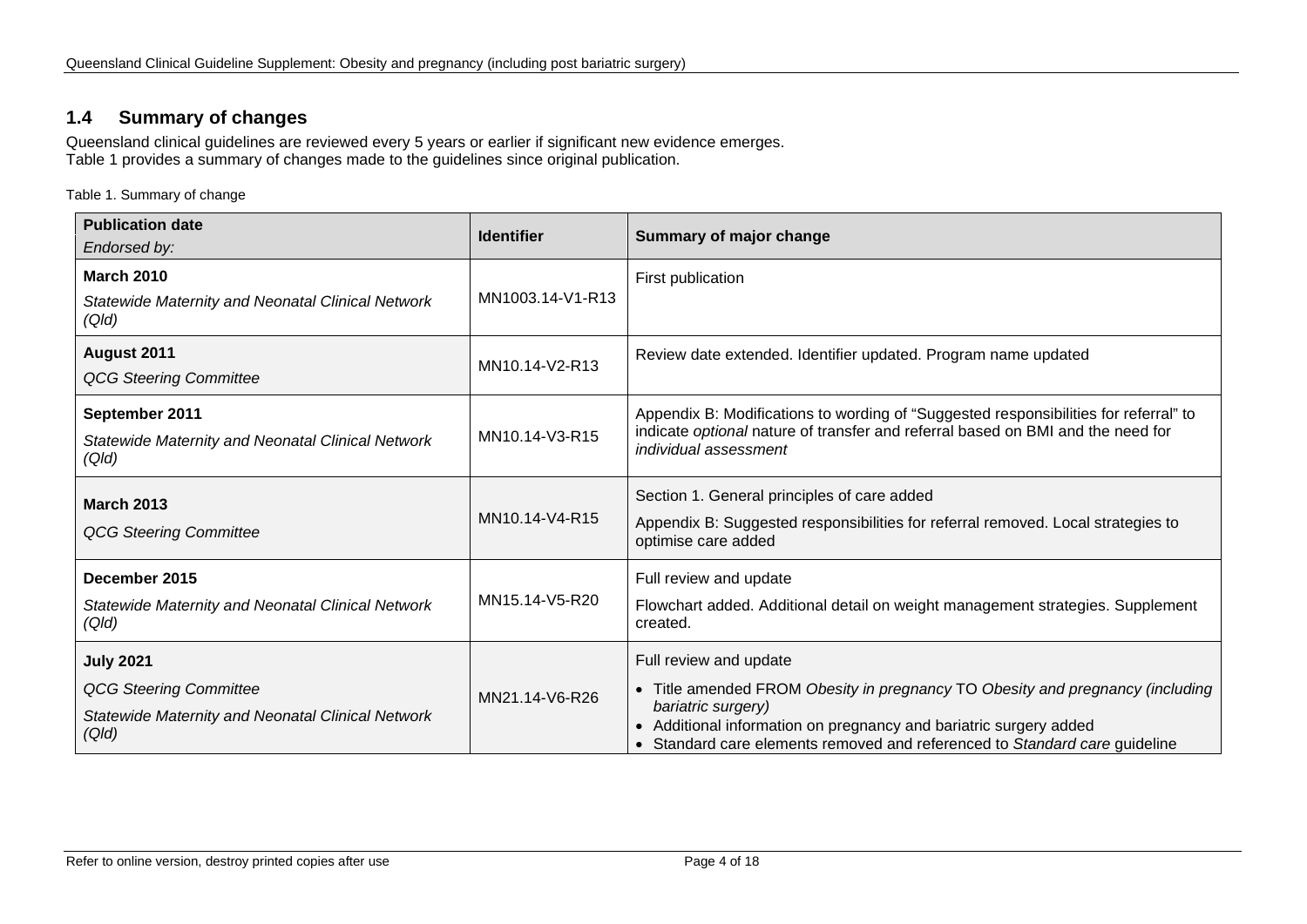# <span id="page-4-0"></span>**2 Methodology**

Queensland Clinical Guidelines (QCG) follows a rigorous process of guideline development. This process was endorsed by the Queensland Health Patient Safety and Quality Executive Committee in December 2009. The guidelines are best described as 'evidence informed consensus guidelines' and draw from the evidence base of existing national and international guidelines and the expert opinion of the working party.

## <span id="page-4-1"></span>**2.1 Topic identification**

The topic was initially identified as a priority by the Statewide Maternity and Neonatal Clinical Network at a forum in 2009.

## <span id="page-4-2"></span>**2.2 Scope**

<span id="page-4-4"></span>The scope of the guideline was determined using the following framework.

| Table 2. Scope framework |  |
|--------------------------|--|
|--------------------------|--|

| <b>Scope framework</b> |                                                                                                                                                                                                                                                                                                                                                                                                                           |  |  |  |  |
|------------------------|---------------------------------------------------------------------------------------------------------------------------------------------------------------------------------------------------------------------------------------------------------------------------------------------------------------------------------------------------------------------------------------------------------------------------|--|--|--|--|
| <b>Population</b>      | Pregnant women or women who are planning a pregnancy who:<br>o Are overweight or obese<br>o Have had bariatric surgery                                                                                                                                                                                                                                                                                                    |  |  |  |  |
| <b>Purpose</b>         | Identify evidence relevant to the woman and her baby about:<br>o The risks related to pregnancy of obesity or previous bariatric surgery<br>Diagnosis, assessment and management across the pregnancy<br>$\circ$<br>continuum for women who are overweight, obese or have had bariatric<br>surgery                                                                                                                        |  |  |  |  |
| <b>Outcome</b>         | Increased awareness among all women and clinicians of the<br>benefits/importance of weight management in relation to pregnancy<br>Early identification and management of risks for pregnant women who are<br>overweight, obese or who have had previous bariatric surgery                                                                                                                                                 |  |  |  |  |
| <b>Exclusions</b>      | Standard care as outlined in the Queensland Clinical Guidelines Standard<br>care guideline<br>• Routine antenatal, intrapartum and postpartum care<br>Management of pregnant women considered underweight<br>Detailed preconception counselling<br>Detailed infertility management<br>Detailed weight management counselling and pregnancy<br>Specialist dietary and nutrition support<br>Detailed anaesthetic management |  |  |  |  |

## <span id="page-4-3"></span>**2.3 Clinical questions**

The following clinical questions were generated to inform the guideline scope and purpose:

- How should weight be assessed and monitored during pregnancy?
- What are the health risks of obesity for pregnancy?
- What preconception care is recommended for overweight/obese women planning pregnancy?
- What antenatal care is recommended for overweight and obese women?
- What intrapartum care is recommended for overweight and obese women?
- What postpartum care is recommended for overweight and obese women?
- What are the recommendations relating to pregnancy and previous bariatric surgery?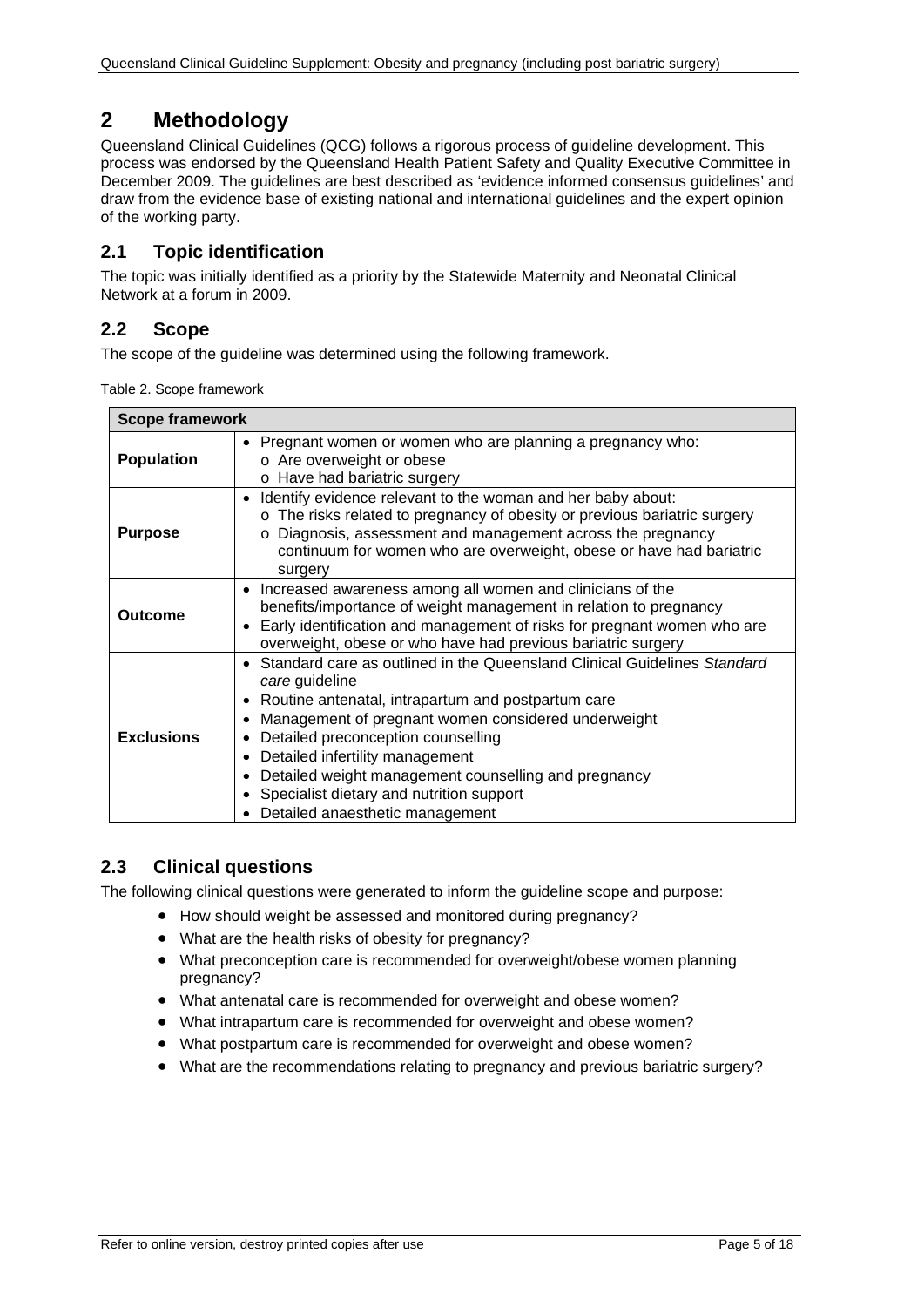## <span id="page-5-0"></span>**2.4 Search strategy**

A search of the literature was conducted during June 2020–February 2021. A further search was conducted in April 2021. The QCG search strategy is an iterative process that is repeated and amended as guideline development occurs (e.g. if additional areas of interest emerge, areas of contention requiring more extensive review are identified or new evidence is identified). All guidelines are developed using a basic search strategy. This involves both a formal and informal approach.

<span id="page-5-2"></span>

| Table 3. Basic search strategy |
|--------------------------------|
|--------------------------------|

| <b>Step</b> |                                                                                                             | <b>Consideration</b>                                                                                                                                                                                                                                                                                                                                                                                                                                                                                                                                            |  |  |
|-------------|-------------------------------------------------------------------------------------------------------------|-----------------------------------------------------------------------------------------------------------------------------------------------------------------------------------------------------------------------------------------------------------------------------------------------------------------------------------------------------------------------------------------------------------------------------------------------------------------------------------------------------------------------------------------------------------------|--|--|
| 1.          | Review clinical guidelines<br>developed by other<br>reputable groups relevant to<br>the clinical speciality | This may include national and/or international guideline<br>$\bullet$<br>writers, professional organisations, government<br>organisations, state based groups.<br>• This assists the guideline writer to identify:<br>o The scope and breadth of what others have found useful<br>for clinicians and informs the scope and clinical question<br>development<br>o Identify resources commonly found in guidelines such as<br>flowcharts, audit criteria and levels of evidence<br>o Identify common search and key terms<br>o Identify common and key references |  |  |
| 2.          | Undertake a foundation<br>search using key search<br>terms                                                  | • Construct a search using common search and key terms<br>identified during Step 1 above<br>Search the following databases<br>$\bullet$<br>o PubMed<br>o CINAHL<br>o Medline<br>o Cochrane Central Register of Controlled Trials<br>o EBSCO<br>o Embase<br>Studies published in English less than or equal to 5 years<br>previous are reviewed in the first instance. Other years<br>may be searched as are relevant to the topic<br>• Save and document the search<br>Add other databases as relevant to the clinical area                                     |  |  |
| 3.          | Develop search word list for<br>each clinical question                                                      | • This may require the development of clinical sub-questions<br>beyond those identified in the initial scope.<br>• Using the foundation search performed at Step 2 as the<br>baseline search framework, refine the search using the<br>specific terms developed for the clinical question<br>• Save and document the search strategy undertaken for<br>each clinical question                                                                                                                                                                                   |  |  |
| 4.          | Other search strategies                                                                                     | • Search the reference lists of reports and articles for<br>additional studies<br>Access other sources for relevant literature<br>o Known resource sites<br>o Internet search engines<br>o Relevant textbooks                                                                                                                                                                                                                                                                                                                                                   |  |  |

#### <span id="page-5-1"></span>**2.4.1 Keywords**

The following keywords were used in the basic search strategy: overweight, obesity, obesity in/and pregnancy, bariatric surgery and pregnancy, gestational weight gain, maternal obesity, postpartum weight retention, weight stigma.

These terms were combined with other terms such as risks, complications, caesarean, induction of labour, mental health, childhood obesity, clinical outcomes, clinical guidelines. Other keywords may have been used for specific aspects of the guideline.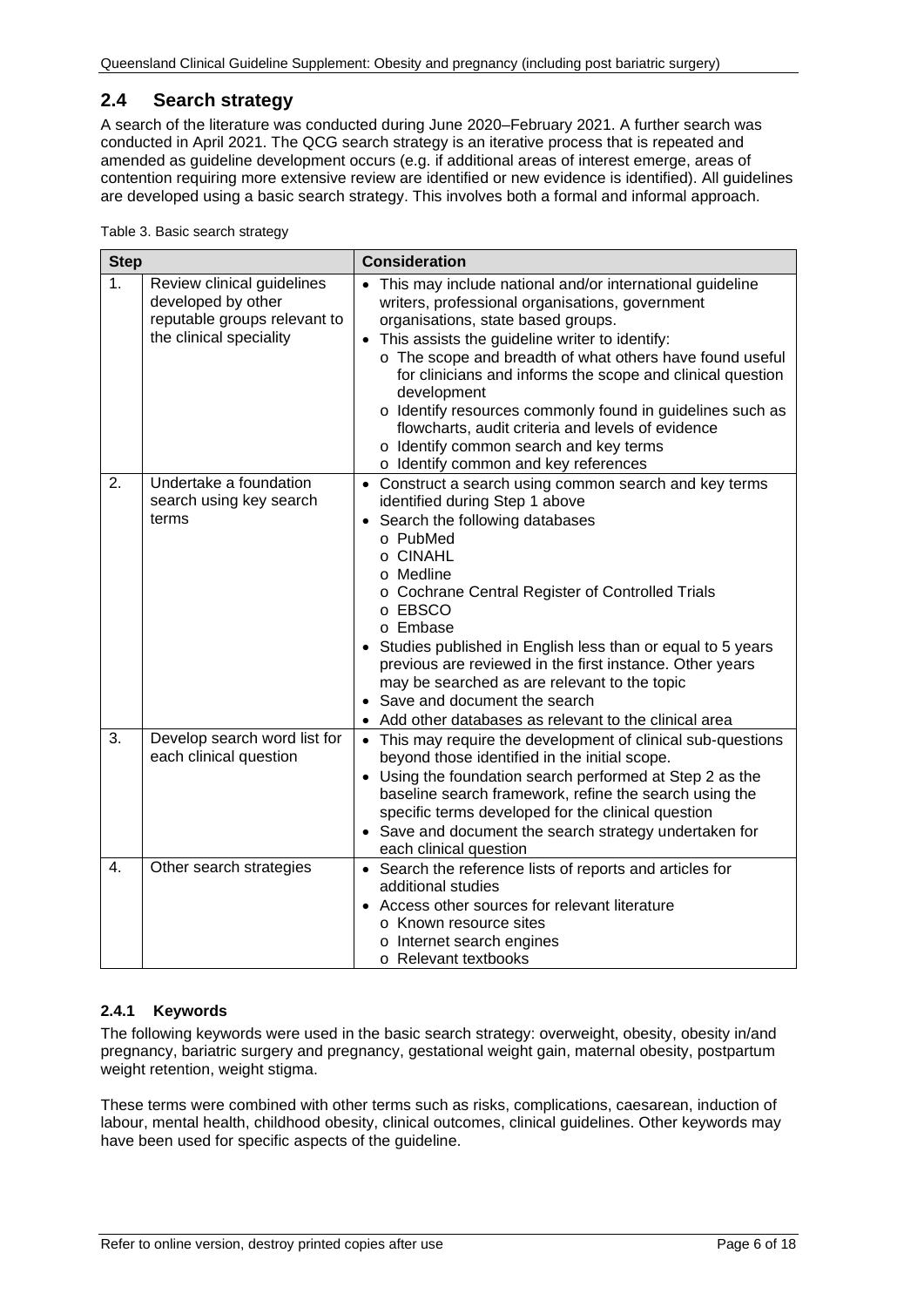# <span id="page-6-0"></span>**2.5 Consultation**

 $\overline{1}$ 

Major consultative and development processes occurred between February 2021 and May 2021.

| <b>Process</b>                   | <b>Activity</b>                                                                                                                                                                                                                                                                                                                                                                                                   |  |  |  |
|----------------------------------|-------------------------------------------------------------------------------------------------------------------------------------------------------------------------------------------------------------------------------------------------------------------------------------------------------------------------------------------------------------------------------------------------------------------|--|--|--|
| <b>Clinical lead</b>             | The nominated Clinical Leads were approved by QCG Steering<br>$\bullet$<br>Committee                                                                                                                                                                                                                                                                                                                              |  |  |  |
| <b>Consumer</b><br>participation | • Consumer participation was invited from a range of consumer focused<br>organisations who had previously accepted an invitation for on-going<br>involvement with QCG                                                                                                                                                                                                                                             |  |  |  |
| <b>Working party</b>             | • An EOI for working party membership was distributed via email to<br>Queensland clinicians and stakeholders in February 2021<br>The working party was recruited from responses received<br>Working party members who participated in the working party consultation<br>$\bullet$<br>processes are acknowledged in the guideline<br>Working party consultation occurred in a virtual group via email<br>$\bullet$ |  |  |  |
| <b>Statewide</b><br>consultation | • Consultation was invited from Queensland clinicians and stakeholders<br>during February 2021-May 2021<br>Feedback was received primarily via email<br>$\bullet$<br>All feedback was compiled and provided to the clinical lead and working<br>party members for review and comment                                                                                                                              |  |  |  |

<span id="page-6-2"></span>

| Table 4. Major guideline development processes |
|------------------------------------------------|
|                                                |

#### <span id="page-6-1"></span>**2.5.1 Additional consultation specific to language and terminology**

<span id="page-6-3"></span>

| Table 5. Language and terminology |  |  |  |
|-----------------------------------|--|--|--|
|-----------------------------------|--|--|--|

| <b>Process</b>                        | <b>Activity</b>                                                                                                                                                                                                                                                                                                                                                                                                                                                                                                                                                                                                                                  |  |  |  |
|---------------------------------------|--------------------------------------------------------------------------------------------------------------------------------------------------------------------------------------------------------------------------------------------------------------------------------------------------------------------------------------------------------------------------------------------------------------------------------------------------------------------------------------------------------------------------------------------------------------------------------------------------------------------------------------------------|--|--|--|
| <b>Information</b><br>gathering       | • An initial literature review was undertaken as part of the foundational<br>search strategy<br>The clinical term obesity was considered appropriate in the guideline title<br>$\bullet$<br>o Consistent with previous title<br>o Inform clinicians of the guideline content (as the intended audience the<br>guideline)<br>• The term larger bodies (as per National Eating Disorders Collaboration)<br>was utilised in the first draft as a mechanism to minimise negative<br>connotations and weight stigma associated with the term obesity<br>More consumer-focused language was used for the consumer information<br>$\bullet$<br>brochure |  |  |  |
| <b>Initial</b><br>consultation        | • During the first round of consultation, feedback from the working party was<br>mixed about the use of the term larger bodies                                                                                                                                                                                                                                                                                                                                                                                                                                                                                                                   |  |  |  |
| <b>Background</b><br>paper and survey | • Further focussed literature was undertaken about weight stigma and<br>language<br>• A background paper was prepared, and this was distributed to the working<br>party<br>o The background paper is available on request<br>• An online survey was developed seeking the opinions/preferences of the<br>working party about preferred terminology<br>A survey report was compiled to inform and support final decision-making<br>$\bullet$<br>on terminology to be used in the guideline<br>o The report is available on request                                                                                                                |  |  |  |
| <b>Final decision</b><br>making       | The terminology used in the guideline was informed by the literature,<br>$\bullet$<br>feedback from the working party, including the opinion survey results, and<br>other factors identified by stakeholders                                                                                                                                                                                                                                                                                                                                                                                                                                     |  |  |  |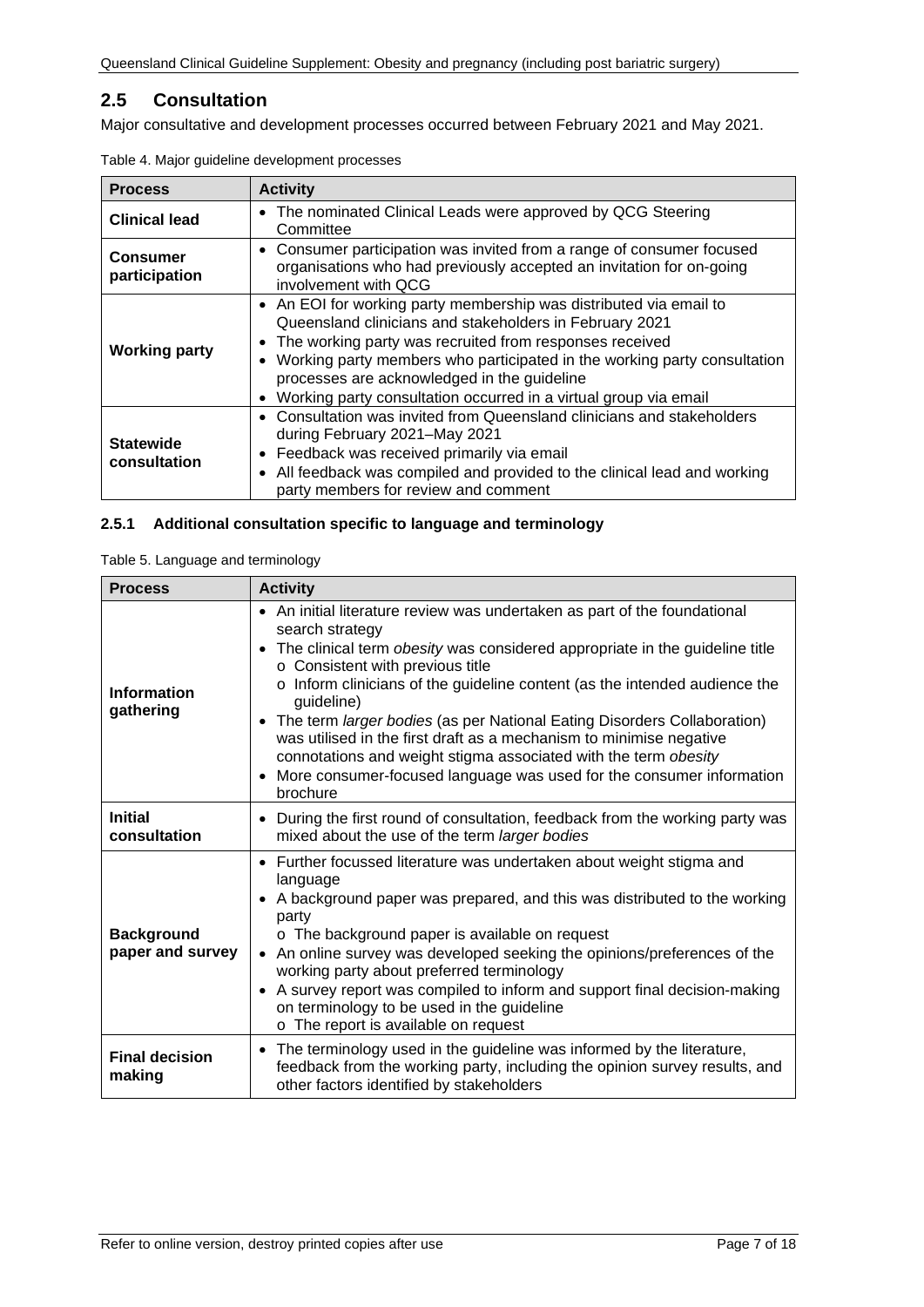#### <span id="page-7-0"></span>**2.6 Endorsement**

The guideline was endorsed by the:

- Queensland Clinical Guidelines Steering Committee in July 2021
- Statewide Maternity and Neonatal Clinical Network (Queensland) in August 2021

## <span id="page-7-1"></span>**2.7 Citation**

The recommended citation of Queensland Clinical Guidelines is in the following format:

Queensland Clinical Guidelines. Obesity and pregnancy (including post bariatric surgery). Guideline No. MN21.14-V6-R26. Queensland Health. 2021. Available from: [www.health.qld.gov.au/qcg.](http://www.health.qld.gov.au/qcg)

#### **EXAMPLE:**

Queensland Clinical Guidelines. Normal birth. Guideline No. MN17.25-V3-R22. Queensland Health 2017. Available from: [www.health.qld.gov.au/qcg.](http://www.health.qld.gov.au/qcg)

# <span id="page-7-2"></span>**3 Levels of evidence**

The levels of evidence as identified by The Society of Obstetricians and Gynaecologists of Canada (SOGC) were used to inform the summary recommendations.1,2

Note that the 'consensus' definition in [Table 5. Levels of evidence \(The Society of Obstetricians and](#page-7-3)  [Gynaecologists of Canada\)](#page-7-3) relates to forms of evidence not identified by this system and arises from the clinical experience of the guideline's clinical lead(s) and working party.

| <b>Quality of evidence assessment</b> |                                                                                                                                                                                                                                                                     |   | <b>Classification of recommendations</b>                                                                                                                                                                |  |
|---------------------------------------|---------------------------------------------------------------------------------------------------------------------------------------------------------------------------------------------------------------------------------------------------------------------|---|---------------------------------------------------------------------------------------------------------------------------------------------------------------------------------------------------------|--|
|                                       | Evidence obtained from at least 1<br>properly randomized controlled trial                                                                                                                                                                                           | A | There is good evidence to recommend the<br>clinical preventive action                                                                                                                                   |  |
| $II-1$                                | Evidence from well-designed controlled<br>trials without randomization                                                                                                                                                                                              | B | There is fair evidence to recommend the<br>clinical preventive action.                                                                                                                                  |  |
| $II-2$                                | Evidence from well-designed cohort<br>(prospective or retrospective) or case-<br>control studies, preferably from more<br>than 1 centre or research group                                                                                                           | C | The existing evidence is conflicting and<br>does not allow to make a<br>recommendation for or against use of the<br>clinical preventive action; however, other<br>factors may influence decision making |  |
| $II-3$                                | Evidence obtained from comparisons<br>between times or places with or without<br>the intervention. Dramatic results in<br>uncontrolled experiments (such as the<br>results of treatment with penicillin in the<br>1940s) could also be included in the<br>category. | D | There is fair evidence to recommend<br>against the clinical preventive action.                                                                                                                          |  |
| Ш                                     | Opinions of respected authorities, based<br>on clinical experience, descriptive<br>studies, or reports of expert committees                                                                                                                                         | Е | There is good evidence to recommend<br>against the clinical preventive action                                                                                                                           |  |
|                                       |                                                                                                                                                                                                                                                                     |   | There is insufficient evidence (in quantity<br>or quality) to make a recommendation;<br>however, other factors may influence<br>decision making                                                         |  |
| Consensus                             |                                                                                                                                                                                                                                                                     |   | Agreement between clinical lead, working party<br>and other clinical experts.                                                                                                                           |  |

<span id="page-7-3"></span>Table 5. Levels of evidence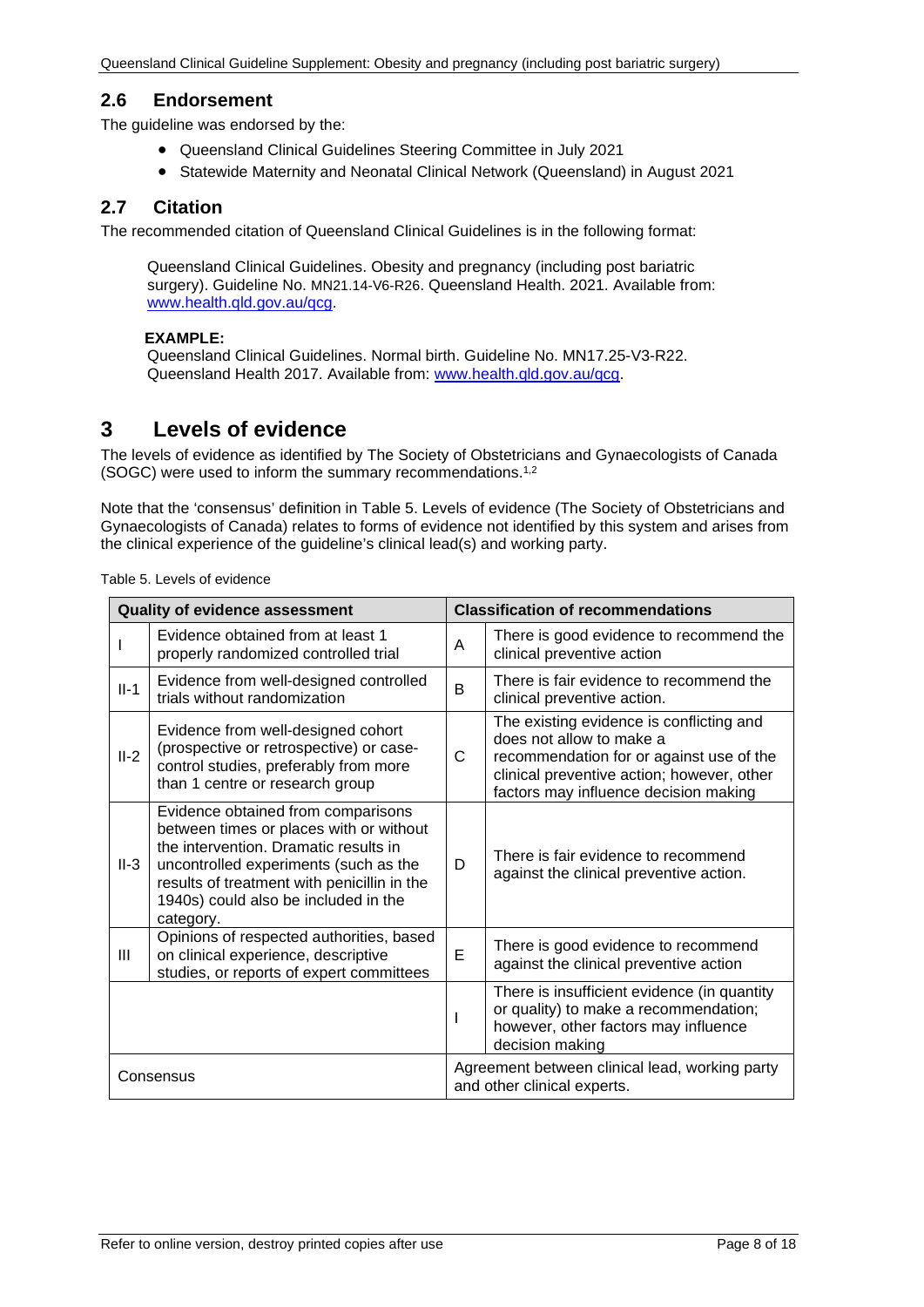#### <span id="page-8-0"></span>**3.1 Summary recommendations**

Summary recommendations and levels of evidence are outlined in Table 6. [Summary](#page-8-1)  [recommendations.](#page-8-1)

<span id="page-8-1"></span>Table 6. Summary recommendations

| <b>Recommendations</b> |                                                                                                                                                                                                                                                     | <b>Grading of evidence</b> |
|------------------------|-----------------------------------------------------------------------------------------------------------------------------------------------------------------------------------------------------------------------------------------------------|----------------------------|
| 1.                     | Weight management strategies prior to pregnancy may include<br>dietary, exercise, medical, and surgical approaches.<br>When pursued before pregnancy, health benefits may carry<br>forward into future pregnancies                                  | III B                      |
| 2.                     | As obesity carries many medical risks, assessment for<br>conditions of the cardiac, pulmonary, renal, endocrine, and skin<br>systems, as well as nutritional deficiencies and obstructive<br>sleep apnoea, is warranted in the pre-pregnancy period | $II-3B$                    |
| 3.                     | It is recommended that both monitoring of gestational weight<br>gain and approaches for gestational weight gain management<br>be formally integrated into routine prenatal care                                                                     | III A                      |
| 4.                     | Use sensitive language and health care strategies to minimise<br>weight stigma                                                                                                                                                                      | Consensus                  |
| 5.                     | There is good evidence to support the role of exercise in<br>pregnancy                                                                                                                                                                              | $\overline{A}$             |
| 6.                     | Increased fetal surveillance for well-being is suggested if<br>reduced fetal movements are reported, given the increased<br>rate of stillbirth                                                                                                      | $II-3$                     |
| 7.                     | Aspirin prophylaxis can be recommended for women with<br>obesity when other risk factors are present for the prevention of<br>preeclampsia                                                                                                          | $\overline{A}$             |
| 8.                     | Women with obesity may benefit from higher dosage of<br>preoperative antibiotics for caesarean birth                                                                                                                                                | $\overline{A}$             |
| 9.                     | Counselling regarding weight management in the postpartum<br>period is suggested in order to minimize risks in subsequent<br>pregnancies                                                                                                            | $II-2A$                    |
| 10.                    | Women with obesity should be screened for depression and<br>anxiety given that maternal obesity is a risk factor for these<br>conditions                                                                                                            | $II-2A$                    |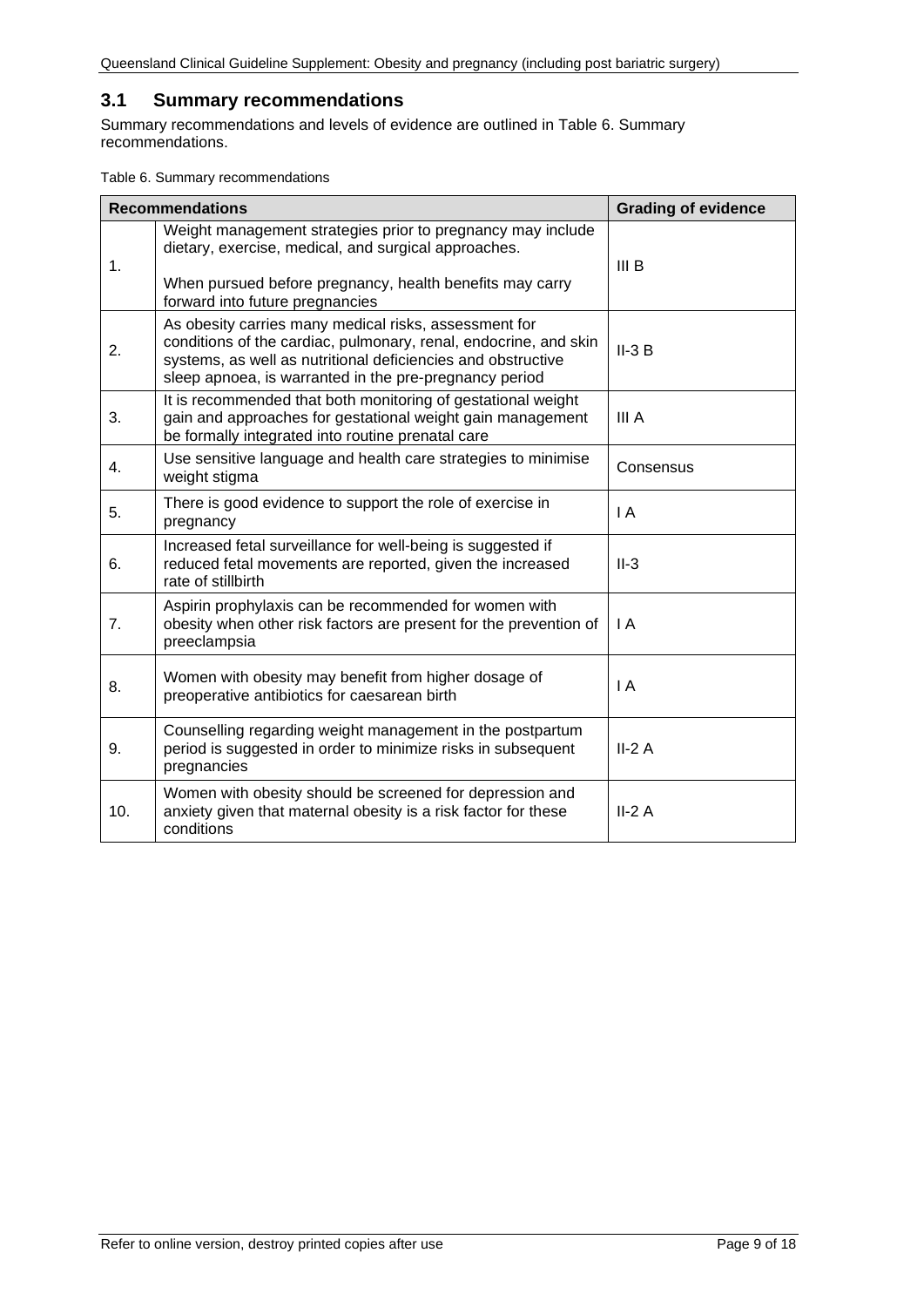# <span id="page-9-0"></span>**4 Implementation**

This guideline is applicable to all Queensland public and private maternity facilities. It can be downloaded in Portable Document Format (PDF) from [www.health.qld.gov.au/qcg](http://www.health.qld.gov.au/qcg)

#### <span id="page-9-1"></span>**4.1 Guideline resources**

The following guideline components are provided on the website as separate resources:

- Flowchart: Obesity and pregnancy (including post bariatric surgery)
- Education resource: Obesity and pregnancy (including post bariatric surgery)
- Knowledge assessment: Obesity and pregnancy (including post bariatric surgery)
- Auditing resources: Obesity and pregnancy (including post bariatric surgery)
- Parent information: Pregnancy after bariatric surgery or with a weight above a healthy range

#### <span id="page-9-2"></span>**4.2 Suggested resources**

During the development process stakeholders identified additional resources with potential to complement and enhance guideline implementation and application. The following resources have not been sourced or developed by QCG but are suggested as complimentary to the guideline:

- Culturally specific parent information (e.g. for Aboriginal and Torres Strait Islander people)
- Healthy pregnancy healthy baby Healthy pregnancy weigh gain training Healthy [Pregnancy Healthy Baby -](https://metronorth.health.qld.gov.au/health-professionals/healthy-pregnancy-healthy-baby) Metro North Health

#### <span id="page-9-3"></span>**4.3 Implementation measures**

Suggested activities to assist implementation of the guideline are outlined below.

#### <span id="page-9-4"></span>**4.3.1 Implications for implementation**

The following areas may have implications for local implementation of the guideline recommendations. It is suggested they be considered for successful guideline implementation.

- Economic considerations including opportunity costs
- Human resource requirements including clinician skill mix and scope of practice
- Clinician education and training
- Equipment and consumables purchase and maintenance
- Consumer acceptance
- Model of care and service delivery

#### <span id="page-9-5"></span>**4.3.2 QCG measures**

- Notify Chief Executive Officer and relevant stakeholders
- Monitor emerging new evidence to ensure guideline reflects contemporaneous practice
- Capture user feedback
- Record and manage change requests

#### <span id="page-9-6"></span>**4.3.3 Hospital and Health Service measures**

Initiate, promote and support local systems and processes to integrate the guideline into clinical practice, including:

- Hospital and Health Service (HHS) Executive endorse the guidelines and their use in the HHS and communicate this to staff
- Promote the introduction of the guideline to relevant health care professionals
- Support education and training opportunities relevant to the guideline and service capabilities
- Align clinical care with guideline recommendations
- Undertake relevant implementation activities as outlined in the *Guideline implementation checklist* available at [www.health.qld.gov.au/qcg](http://www.health.qld.gov.au/qcg)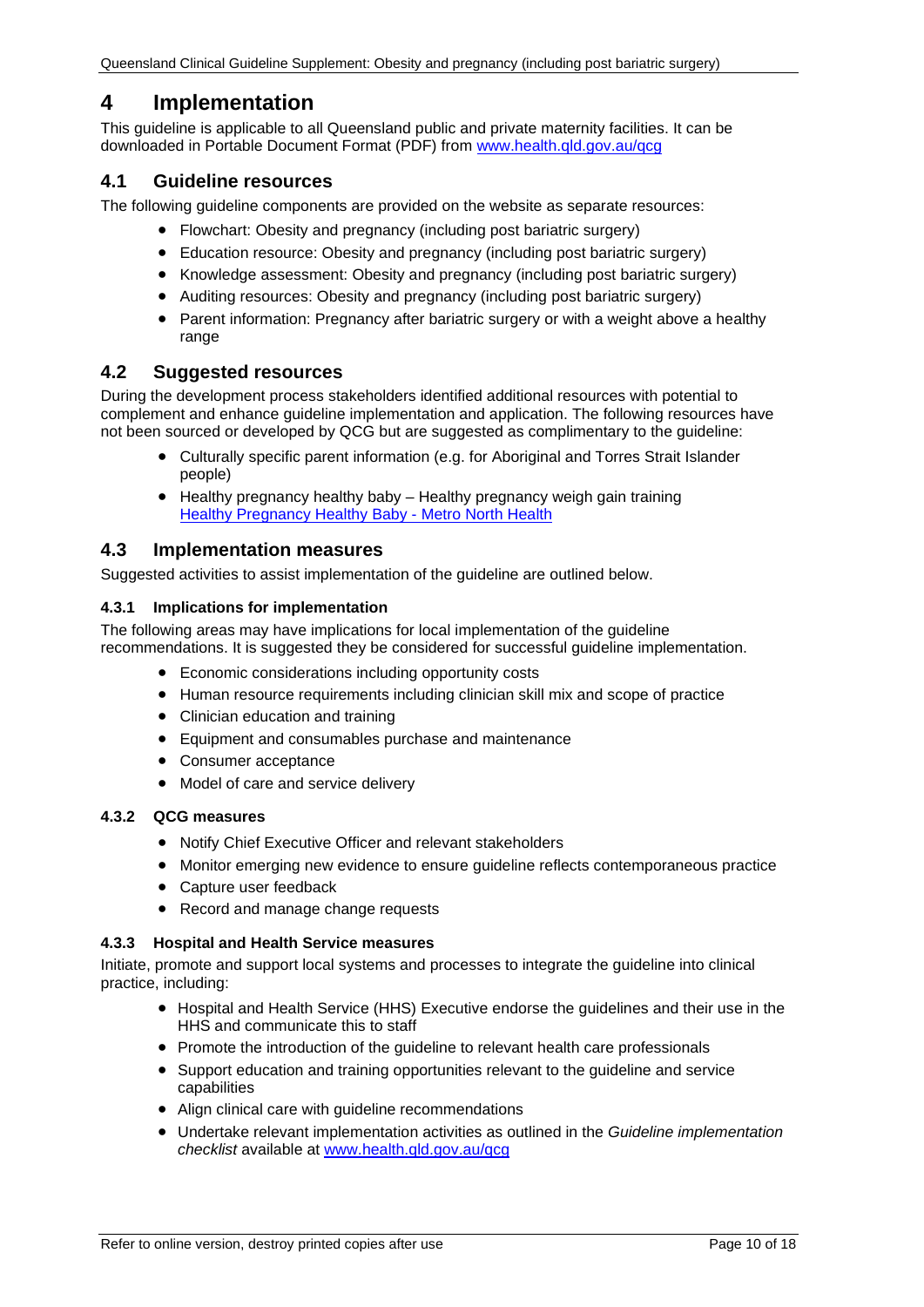#### <span id="page-10-0"></span>**4.4 Quality measures**

Auditing of guideline recommendations and content assists with identifying quality of care issues and provides evidence of compliance with the National Safety and Quality Health Service (NSQHS) Standards<sup>3</sup> [Refer to Table 7. [NSQHS Standard 1\]](#page-10-1). Suggested audit and quality measures are identified in [Table 8. Clinical quality measures.](#page-10-2)

<span id="page-10-1"></span>Table 7. NSQHS Standard 1

| NSQHS Standard 1: Clinical governance         |                                                                                                                                                                                           |  |  |
|-----------------------------------------------|-------------------------------------------------------------------------------------------------------------------------------------------------------------------------------------------|--|--|
| <b>Clinical performance and effectiveness</b> |                                                                                                                                                                                           |  |  |
| Criterion 1.27:<br><b>Actions required:</b>   |                                                                                                                                                                                           |  |  |
| Evidence based care                           | Provide clinicians with ready access to best-practice<br>а.<br>guidelines, integrated care pathways, clinical pathways and<br>decision support tools relevant to their clinical practice  |  |  |
|                                               | Support clinicians to use the best available evidence,<br>b.<br>including relevant clinical care standards developed by the<br>Australian Commission on Safety and Quality in Health Care |  |  |

<span id="page-10-2"></span>The following clinical quality measures are suggested:

#### Table 8. Clinical quality measures

| <b>No</b> | <b>Audit criteria</b>                                                                                                                                                                                                                                                                                   | <b>Guideline section</b>                            |
|-----------|---------------------------------------------------------------------------------------------------------------------------------------------------------------------------------------------------------------------------------------------------------------------------------------------------------|-----------------------------------------------------|
| 1.        | Proportion of pregnant women with pre/early pregnancy weight<br>and BMI recorded and at least three weight measurements<br>during the antenatal period                                                                                                                                                  | Section 4.2.1 Monitoring<br>gestational weight gain |
| 2.        | Proportion of pregnant women with a BMI equal to or greater<br>than 25 kg/m <sup>2</sup> who were offered:<br>Discussion about recommended gestational weight gain<br>Weight measurement and review at each antenatal<br>appointment                                                                    | Section 4.2.1 Monitoring<br>gestational weight gain |
| 3.        | Proportion of pregnant women with a BMI equal to or greater<br>than 30 kg/m <sup>2</sup> who were offered/recommended:<br>• Screening for diabetes mellitus on entry to pregnancy care<br>• Assessment of venous thromboembolism (VTE) risk                                                             | Section 7 Antenatal care                            |
| 4.        | Proportion of pregnant women with a BMI equal to or greater<br>than 40 kg/m <sup>2</sup> who were offered an anaesthetic review                                                                                                                                                                         | Section 2.3 Referral<br>pathways                    |
| 5.        | Proportion of pregnant women with a history of bariatric<br>surgery offered:<br>• Alternate testing for gestational diabetes<br>Assessment for micronutrient deficiencies<br>Referral to:<br>$\bullet$<br>○ Obstetric team<br>o Dietician                                                               | Section 10 Bariatric<br>surgery and pregnancy       |
| 6.        | Proportion of pregnant women with a BMI equal to or greater<br>than 40 kg/m <sup>2</sup> who were offered continuous fetal monitoring<br>during labour                                                                                                                                                  | Section 8 Intrapartum<br>care                       |
| 7.        | Proportion of postpartum women with a BMI equal to or greater<br>than 30 kg/m <sup>2</sup> offered:<br>• VTE risk assessment<br>Ongoing breastfeeding support<br>$\bullet$<br>• Diabetes mellitus screening at six (6) weeks postpartum<br>• Information on the benefits of inter-pregnancy weight loss | Section 9 Postpartum<br>care                        |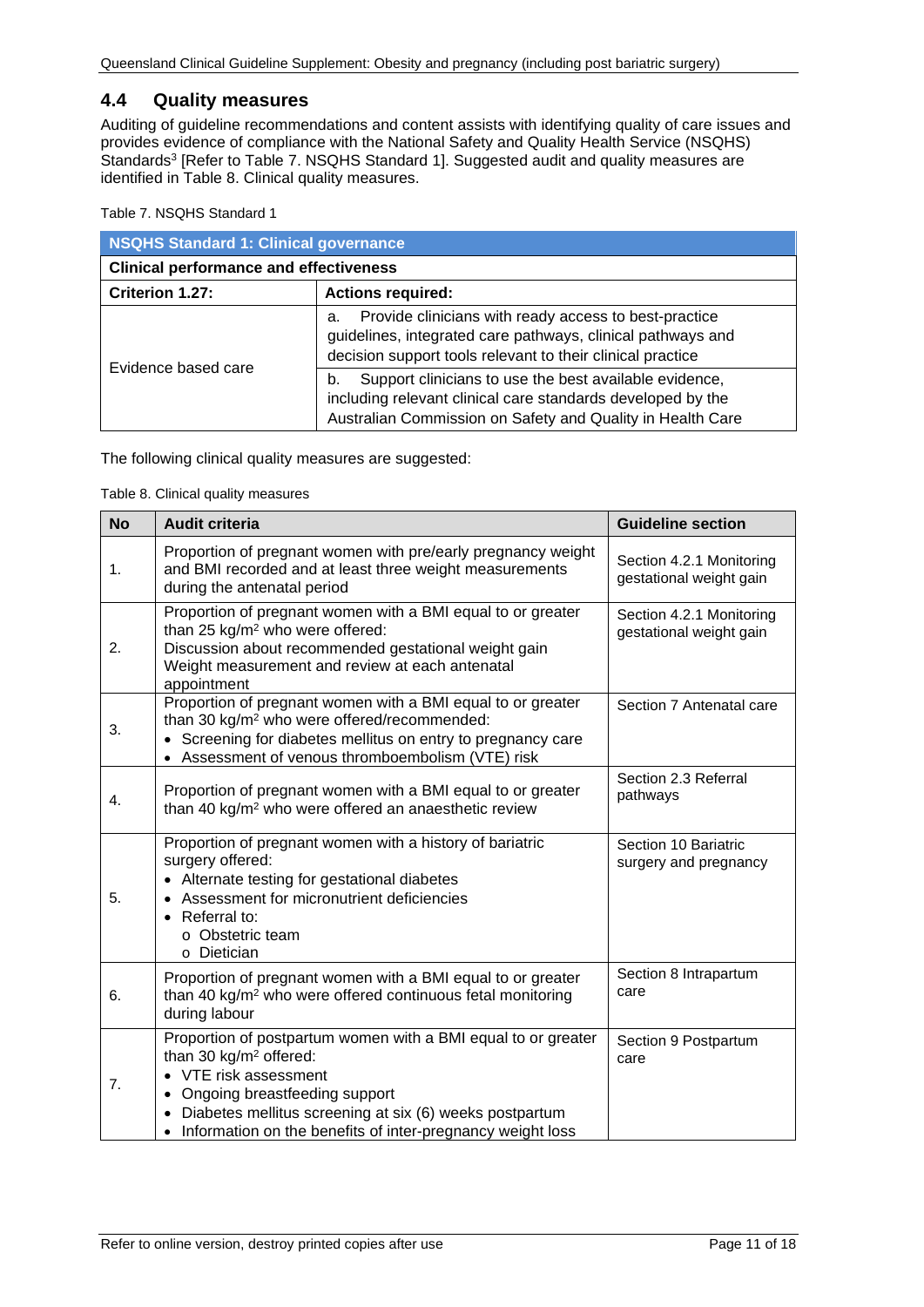#### <span id="page-11-0"></span>**4.5 Areas for future research**

During development the following areas where identified as having limited or poor quality evidence to inform clinical decision making. Further research in these areas may be useful.

- For women during (and pre) pregnancy what is the *most* appropriate and sensitive language for women regarding living with obesity or elevated BMIs?
- Exact supplement type and dosage recommendation to increase serum folate to provide protective benefits for NTD.
- Lifestyle intervention (detailing exact details of the 'how, when, what' and cost effectiveness) to improve clinical outcomes relating to perinatal mortality and morbidity
- Benefits of expressing breast milk from 37 weeks gestation in the event of an LGA infant or admission to a neonatal nursery
- In pregnant women with prior bariatric surgery:
	- o What nutritional supplementations are routinely recommended?
	- o Recommendations for biochemical and nutritional screening
	- o Pregnancy specific reference ranges for nutrient and biochemical screening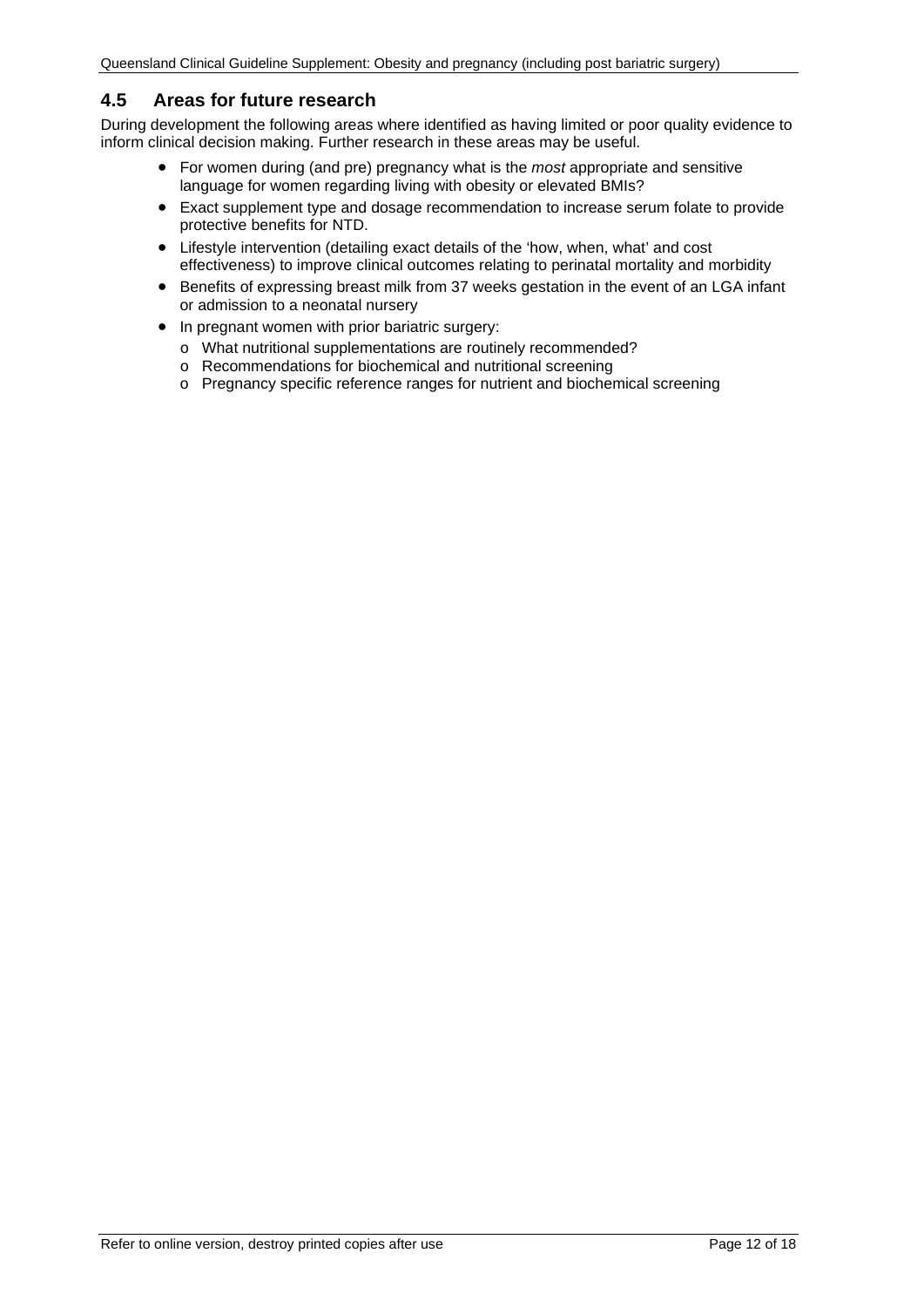# **4.6 Safety and quality**

In conjunction with the Queensland Clinical Guideline *Standard care4*, implementation of this guideline provides evidence of compliance with the National Safety and Quality Health Service Standards.<sup>3</sup>

Table 9. NSQHS/EQuIP National Criteria

<span id="page-12-1"></span><span id="page-12-0"></span>

| <b>NSQHS</b>                                                                                                                                                                                                                     | <b>Actions required</b>                                                                                                                                                                                                                                                                                                                                                                                                                                            | $\boxtimes$ Evidence of compliance                                                                                                                                                                                                                                                                                                                                                                                                                                                                  |  |
|----------------------------------------------------------------------------------------------------------------------------------------------------------------------------------------------------------------------------------|--------------------------------------------------------------------------------------------------------------------------------------------------------------------------------------------------------------------------------------------------------------------------------------------------------------------------------------------------------------------------------------------------------------------------------------------------------------------|-----------------------------------------------------------------------------------------------------------------------------------------------------------------------------------------------------------------------------------------------------------------------------------------------------------------------------------------------------------------------------------------------------------------------------------------------------------------------------------------------------|--|
| <b>NSQHS Standard 1: Clinical governance</b>                                                                                                                                                                                     |                                                                                                                                                                                                                                                                                                                                                                                                                                                                    |                                                                                                                                                                                                                                                                                                                                                                                                                                                                                                     |  |
| Patient safety and quality systems<br>Safety and quality systems are<br>integrated with governance processes<br>to enable organisations to actively<br>manage and improve the safety and<br>quality of health care for patients. | Diversity and high risk groups<br>1.15 The health service organisation:<br>a. Identifies the diversity of the consumers using its services<br>b. Identifies groups of patients using its services who are at higher<br>risk of harm<br>c. Incorporates information on the diversity of its consumers and<br>higher-risk groups into the planning and delivery of care                                                                                              | Assessment and care appropriate to the cohort of patients is<br>⊻<br>identified in the guideline<br>High risk groups are identified in the guideline<br>☑<br>The guideline is based on the best available evidence<br>☑                                                                                                                                                                                                                                                                             |  |
| <b>Clinical performance and</b><br>effectiveness<br>The workforce has the right<br>qualifications, skills and supervision to<br>provide safe, high-quality health care to<br>patients.                                           | Evidence based care<br>1.27 The health service organisation has processes that:<br>a. Provide clinicians with ready access to best-practice guidelines,<br>integrated care pathways, clinical pathways and decision support<br>tools relevant to their clinical practice<br>b. Support clinicians to use the best available evidence, including<br>relevant clinical care standards developed by the Australian<br>Commission on Safety and Quality in Health Care | ☑<br>Queensland Clinical Guidelines is funded by Queensland Health<br>to develop clinical guidelines relevant to the service line to guide<br>safe patient care across Queensland<br>The guideline provides evidence-based and best practice<br>☑<br>recommendations for care<br>☑<br>The guideline is endorsed for use in Queensland Health<br>facilities.<br>A desktop icon is available on every Queensland Health<br>☑<br>computer desktop to provide quick and easy access to the<br>quideline |  |
|                                                                                                                                                                                                                                  | Performance management<br>1.22 The health service organisation has valid and reliable<br>performance review processes that:<br>a. Require members of the workforce to regularly take part in a<br>review of their performance<br>b. Identify needs for training and development in safety and quality<br>c. Incorporate information on training requirements into the<br>organisation's training system                                                            | The guideline has accompanying educational resources to<br>☑<br>support ongoing safety and quality education for identified<br>professional and personal development. The resources are<br>freely available on the internet http://www.health.qld.gov.au/qcg                                                                                                                                                                                                                                        |  |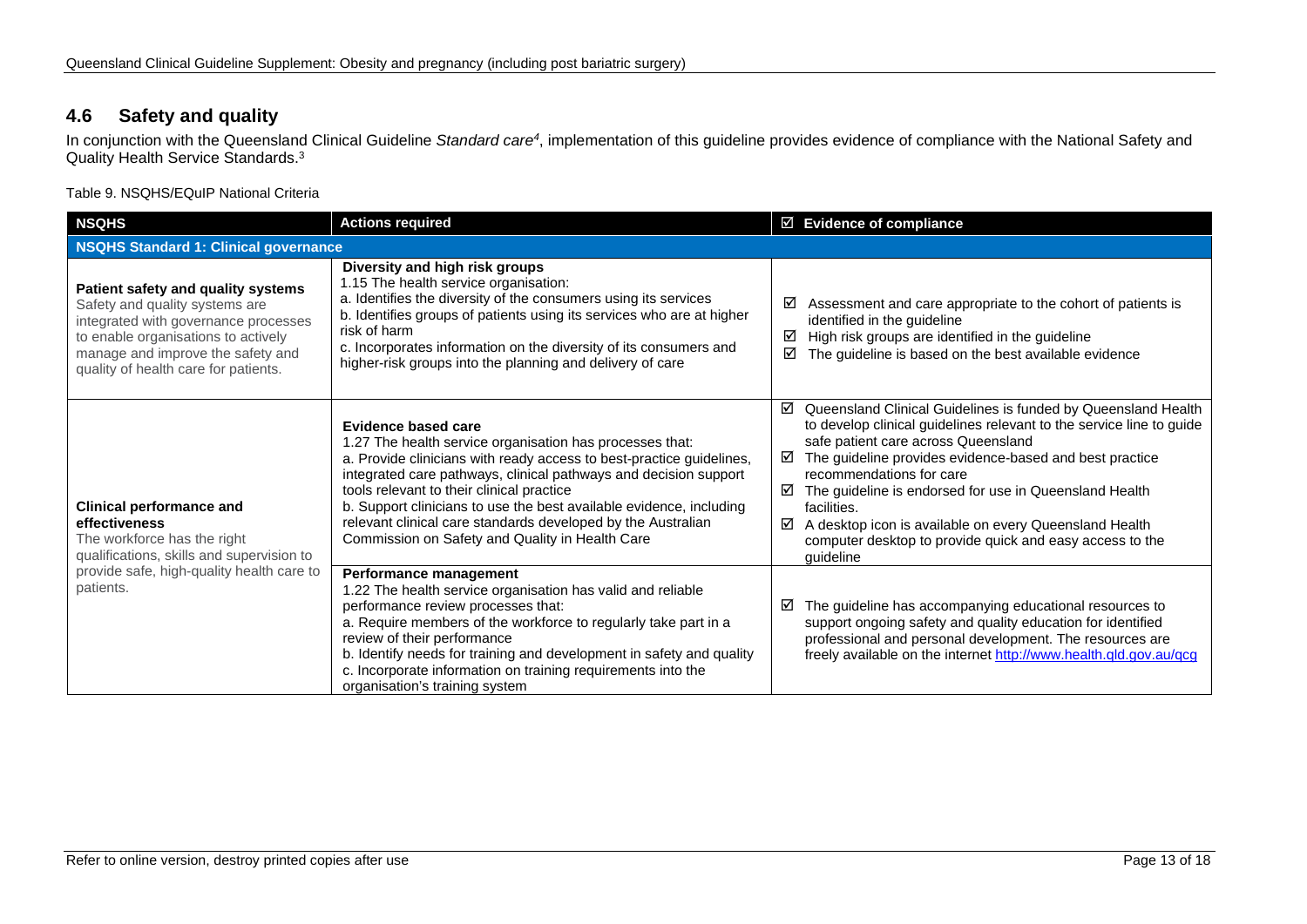| <b>NSQHS</b>                                                                                                                                                                                                                     | <b>Actions required</b>                                                                                                                                                                                                                                                                                                                                                                                                                                                                                                                                                                                                                                                                                                                                                                                                                                                                                                                                                                         | ☑ Evidence of compliance                                                                                                                                                                                                                                                                                                                                                                                                                                       |  |
|----------------------------------------------------------------------------------------------------------------------------------------------------------------------------------------------------------------------------------|-------------------------------------------------------------------------------------------------------------------------------------------------------------------------------------------------------------------------------------------------------------------------------------------------------------------------------------------------------------------------------------------------------------------------------------------------------------------------------------------------------------------------------------------------------------------------------------------------------------------------------------------------------------------------------------------------------------------------------------------------------------------------------------------------------------------------------------------------------------------------------------------------------------------------------------------------------------------------------------------------|----------------------------------------------------------------------------------------------------------------------------------------------------------------------------------------------------------------------------------------------------------------------------------------------------------------------------------------------------------------------------------------------------------------------------------------------------------------|--|
| <b>NSQHS Standard 1: Clinical governance</b>                                                                                                                                                                                     |                                                                                                                                                                                                                                                                                                                                                                                                                                                                                                                                                                                                                                                                                                                                                                                                                                                                                                                                                                                                 |                                                                                                                                                                                                                                                                                                                                                                                                                                                                |  |
| Patient safety and quality systems<br>Safety and quality systems are<br>integrated with governance processes<br>to enable organisations to actively<br>manage and improve the safety and<br>quality of health care for patients. | <b>Policies and procedures</b><br>1.7 The health service organisation uses a risk management<br>approach to:<br>a. Set out, review, and maintain the currency and effectiveness of,<br>policies, procedures and protocols<br>b. Monitor and take action to improve adherence to policies,<br>procedures and protocols<br>c. Review compliance with legislation, regulation and jurisdictional<br>requirements                                                                                                                                                                                                                                                                                                                                                                                                                                                                                                                                                                                   | QCG has established processes to review and maintain all<br>⊻<br>guidelines and associated resources<br>☑ Change requests are managed to ensure currency of published<br>guidelines<br>☑<br>Implementation tools and checklist are provided to assist with<br>adherence to guidelines<br>Suggested audit criteria are provided in guideline supplement<br>☑<br>☑ The guidelines comply with legislation, regulation and<br>jurisdictional requirements         |  |
| <b>NSQHS Standard 2: Partnering with Consumers</b>                                                                                                                                                                               |                                                                                                                                                                                                                                                                                                                                                                                                                                                                                                                                                                                                                                                                                                                                                                                                                                                                                                                                                                                                 |                                                                                                                                                                                                                                                                                                                                                                                                                                                                |  |
| <b>Health literacy</b><br>Health service organisations<br>communicate with consumers in a way<br>that supports effective partnerships.                                                                                           | Communication that supports effective partnerships<br>2.8 The health service organisation uses communication<br>mechanisms that are tailored to the diversity of the consumers who<br>use its services and, where relevant, the diversity of the local<br>community<br>2.9 Where information for patients, carers, families and consumers<br>about health and health services is developed internally, the<br>organisation involves consumers in its development and review<br>2.10 The health service organisation supports clinicians to<br>communicate with patients, carers, families and consumers about<br>health and health care so that:<br>a. Information is provided in a way that meets the needs of patients,<br>carers, families and consumers<br>b. Information provided is easy to understand and use<br>c. The clinical needs of patients are addressed while they are in the<br>health service organisation<br>d. Information needs for ongoing care are provided on discharge | Consumer consultation was sought and obtained during the<br>☑<br>development of the guideline. Refer to the acknowledgement<br>section of the guideline for details<br>Consumer information is developed to align with the guideline<br>☑<br>and included consumer involvement during development and<br>review<br>☑ The consumer information was developed using plain English<br>and with attention to literacy and ease of reading needs of the<br>consumer |  |
| Partnering with consumers in<br>organisational design and<br>governance<br>Consumers are partners in the design<br>and governance of the organisation.                                                                           | Partnerships in healthcare governance planning, design,<br>measurement and evaluation<br>2.11 The health service organisation:<br>a. Involves consumers in partnerships in the governance of, and to<br>design, measure and evaluate, health care<br>b. Has processes so that the consumers involved in these<br>partnerships reflect the diversity of consumers who use the service<br>or, where relevant, the diversity of the local community<br>2.14 The health service organisation works in partnership with<br>consumers to incorporate their views and experiences into training<br>and education for the workforce                                                                                                                                                                                                                                                                                                                                                                     | $\boxtimes$ Consumers are members of guideline working parties<br>$\boxtimes$ The guideline is based on the best available evidence<br>$\boxtimes$ The guidelines and consumer information are endorsed by the<br>QCG and Queensland Statewide Maternity and Neonatal Clinical<br>Network Steering Committees which includes consumer<br>membership                                                                                                            |  |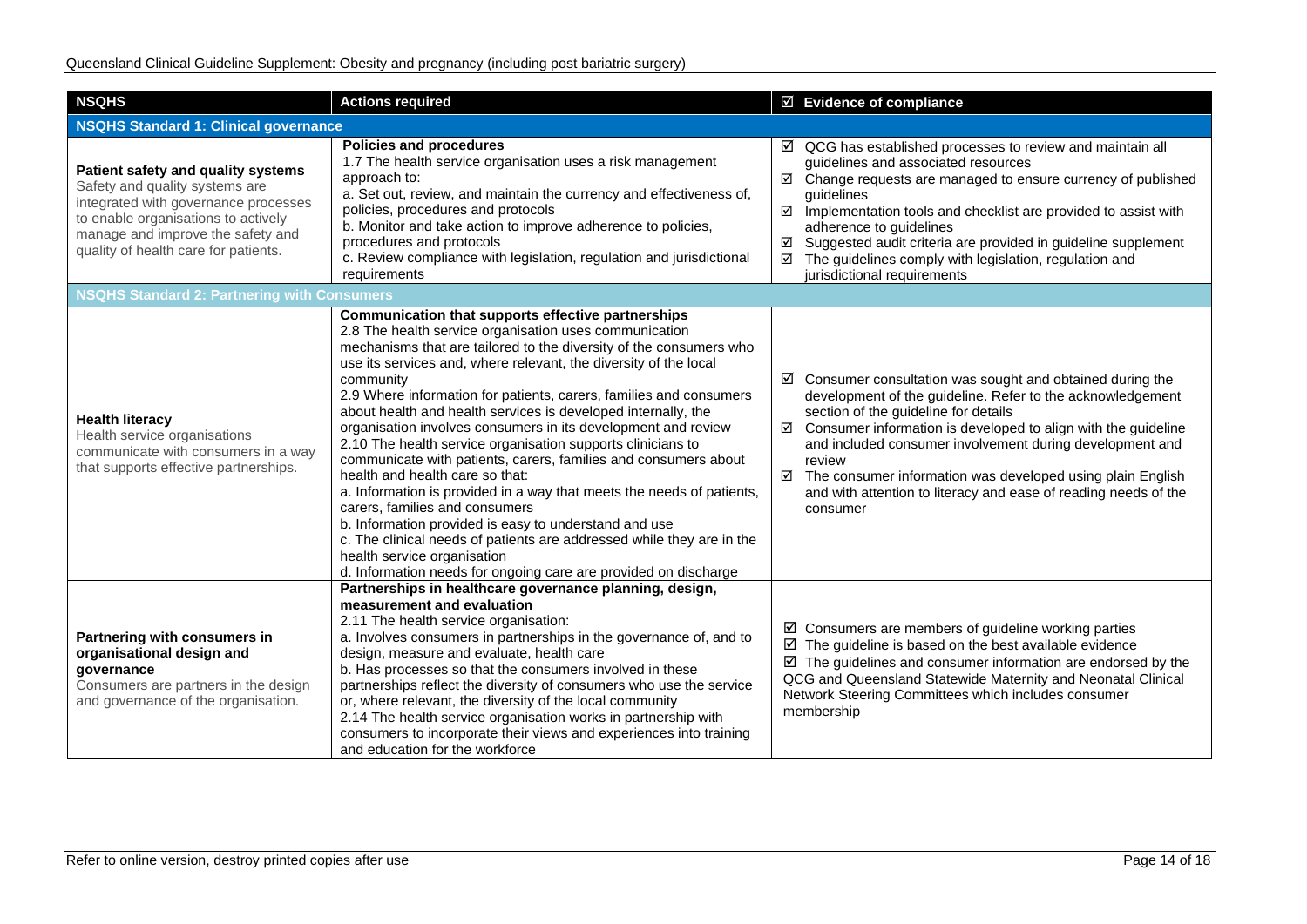| <b>NSQHS</b>                                                                                                                                                                                                                                                                                                               | <b>Actions required</b>                                                                                                                                                                                                                                                                                                                                                                                                                                                                                                                                                                                                              | $\boxtimes$ Evidence of compliance                                                                                                                                                                                                                                                                                                                                                                                   |  |  |
|----------------------------------------------------------------------------------------------------------------------------------------------------------------------------------------------------------------------------------------------------------------------------------------------------------------------------|--------------------------------------------------------------------------------------------------------------------------------------------------------------------------------------------------------------------------------------------------------------------------------------------------------------------------------------------------------------------------------------------------------------------------------------------------------------------------------------------------------------------------------------------------------------------------------------------------------------------------------------|----------------------------------------------------------------------------------------------------------------------------------------------------------------------------------------------------------------------------------------------------------------------------------------------------------------------------------------------------------------------------------------------------------------------|--|--|
| <b>NSQHS Standard 4: Medication safety</b>                                                                                                                                                                                                                                                                                 |                                                                                                                                                                                                                                                                                                                                                                                                                                                                                                                                                                                                                                      |                                                                                                                                                                                                                                                                                                                                                                                                                      |  |  |
| <b>Clinical governance and quality</b><br>improvement to support medication<br>management<br>Organisation-wide systems are used to<br>support and promote safety for<br>procuring, supplying, storing,<br>compounding, manufacturing,<br>prescribing, dispensing, administering<br>and monitoring the effects of medicines | Integrating clinical governance<br>4.1 Clinicians use the safety and quality systems from the Clinical<br>Governance Standard when:<br>a. Implementing policies and procedures for medication<br>management<br>b. Managing risks associated with medication management<br>c. Identifying training requirements for medication management                                                                                                                                                                                                                                                                                             | The guideline provides current evidence based<br>☑<br>recommendations about medication                                                                                                                                                                                                                                                                                                                               |  |  |
| <b>NSQHS Standard 5: Comprehensive care</b>                                                                                                                                                                                                                                                                                |                                                                                                                                                                                                                                                                                                                                                                                                                                                                                                                                                                                                                                      |                                                                                                                                                                                                                                                                                                                                                                                                                      |  |  |
| <b>Clinical governance and quality</b><br>improvement to support<br>comprehensive care<br>Systems are in place to support<br>clinicians to deliver comprehensive care                                                                                                                                                      | Integrating clinical governance<br>5.1 Clinicians use the safety and quality systems from the Clinical<br>Governance Standard when:<br>a. Implementing policies and procedures for comprehensive care<br>b. Managing risks associated with comprehensive care<br>c. Identifying training requirements to deliver comprehensive care<br><b>Partnering with consumers</b><br>5.3 Clinicians use organisational processes from the Partnering with<br>Consumers Standard when providing comprehensive care to:<br>a. Actively involve patients in their own care<br>b. Meet the patient's information needs<br>c. Share decision-making | The guideline has accompanying educational resources to<br>☑<br>support ongoing safety and quality education for identified<br>professional and personal development. The resources are<br>freely available on the internet http://www.health.qld.gov.au/qcg<br>The guideline provides evidence-based and best practice<br>⊻<br>recommendations for care<br>Consumer information is developed for the guideline<br>⊻ |  |  |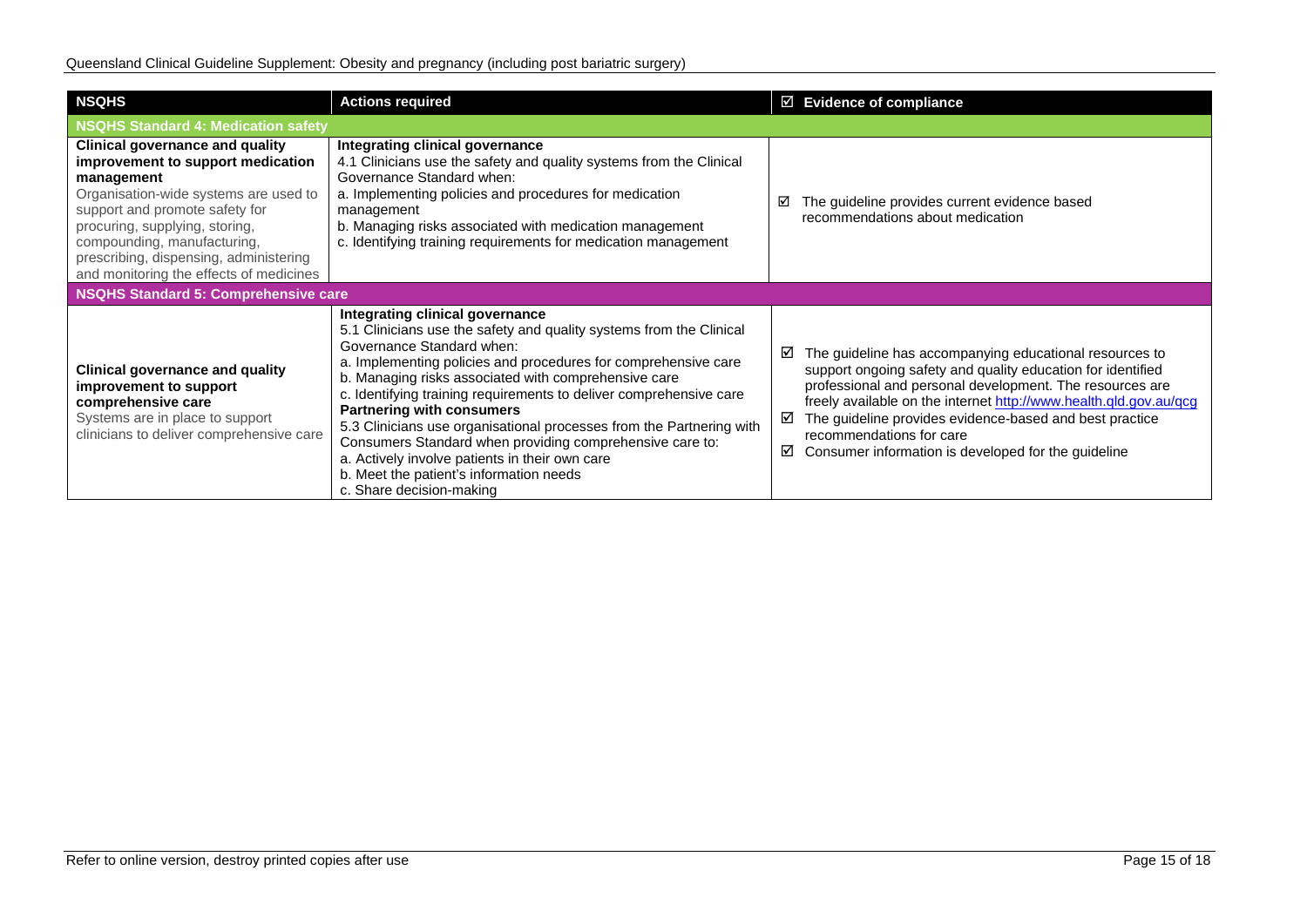| <b>NSQHS</b>                                                                                                                                                                                                                                  | <b>Actions required</b>                                                                                                                                                                                                                                                                                                                                                                                                                                                                                                                                                                                                                                                                                                                                                                                                                                                                                                                                                                                                                                                                                                                                                                                                                                                                            | $\boxtimes$ Evidence of compliance                                                                                                                                                                                                                                                                                                                                                                                                                                                                           |  |  |
|-----------------------------------------------------------------------------------------------------------------------------------------------------------------------------------------------------------------------------------------------|----------------------------------------------------------------------------------------------------------------------------------------------------------------------------------------------------------------------------------------------------------------------------------------------------------------------------------------------------------------------------------------------------------------------------------------------------------------------------------------------------------------------------------------------------------------------------------------------------------------------------------------------------------------------------------------------------------------------------------------------------------------------------------------------------------------------------------------------------------------------------------------------------------------------------------------------------------------------------------------------------------------------------------------------------------------------------------------------------------------------------------------------------------------------------------------------------------------------------------------------------------------------------------------------------|--------------------------------------------------------------------------------------------------------------------------------------------------------------------------------------------------------------------------------------------------------------------------------------------------------------------------------------------------------------------------------------------------------------------------------------------------------------------------------------------------------------|--|--|
|                                                                                                                                                                                                                                               | NSQHS Standard 6: Communicating for safety                                                                                                                                                                                                                                                                                                                                                                                                                                                                                                                                                                                                                                                                                                                                                                                                                                                                                                                                                                                                                                                                                                                                                                                                                                                         |                                                                                                                                                                                                                                                                                                                                                                                                                                                                                                              |  |  |
| <b>Clinical governance and quality</b><br>improvement to support effective<br>communication<br>Systems are in place for effective and<br>coordinated communication that<br>supports the delivery of continuous and<br>safe care for patients. | Integrating clinical governance<br>6.1 Clinicians use the safety and quality systems from the Clinical<br>Governance Standard when:<br>a. Implementing policies and procedures to support effective clinical<br>communication<br>b. Managing risks associated with clinical communication<br>c. Identifying training requirements for effective and coordinated<br>clinical communication<br><b>Partnering with consumers</b><br>6.3 Clinicians use organisational processes from the Partnering with<br>Consumers Standard to effectively communicate with patients,<br>carers and families during high-risk situations to:<br>a. Actively involve patients in their own care<br>b. Meet the patient's information needs<br>c. Share decision-making<br>Organisational processes to support effective communication<br>6.4 The health service organisation has clinical communications<br>processes to support effective communication when:<br>a. Identification and procedure matching should occur<br>b. All or part of a patient's care is transferred within the organisation,<br>between multidisciplinary teams, between clinicians or between<br>organisations; and on discharge<br>c. Critical information about a patient's care, including information on<br>risks, emerges or changes | ☑<br>Requirements for effective clinical communication by clinicians<br>are identified<br>$\boxtimes$ The guideline provides evidence-based and best practice<br>recommendations for communication between clinicians<br>$\boxtimes$ The guideline provides evidence-based and best practice<br>recommendations for communication with patients, carers and<br>families<br>$\boxtimes$ The guideline provides evidence-based and best practice<br>recommendations for discharge planning and follow -up care |  |  |
| <b>Communication of critical</b><br>information<br>Systems to effectively communicate<br>critical information and risks when they<br>emerge, or change are used to ensure<br>safe patient care.                                               | <b>Communicating critical information</b><br>6.9 Clinicians and multidisciplinary teams use clinical<br>communication processes to effectively communicate critical<br>information, alerts and risks, in a timely way, when they emerge or<br>change to:<br>a. Clinicians who can make decisions about care<br>b. Patients, carers and families, in accordance with the wishes of the<br>patient<br>6.10 The health service organisation ensures that there are<br>communication processes for patients, carers and families to directly<br>communicate critical information and risks about care to clinicians                                                                                                                                                                                                                                                                                                                                                                                                                                                                                                                                                                                                                                                                                    | $\boxtimes$ Requirements for effective clinical communication of critical<br>information are identified<br>$\boxtimes$ Requirements for escalation of care are identified                                                                                                                                                                                                                                                                                                                                    |  |  |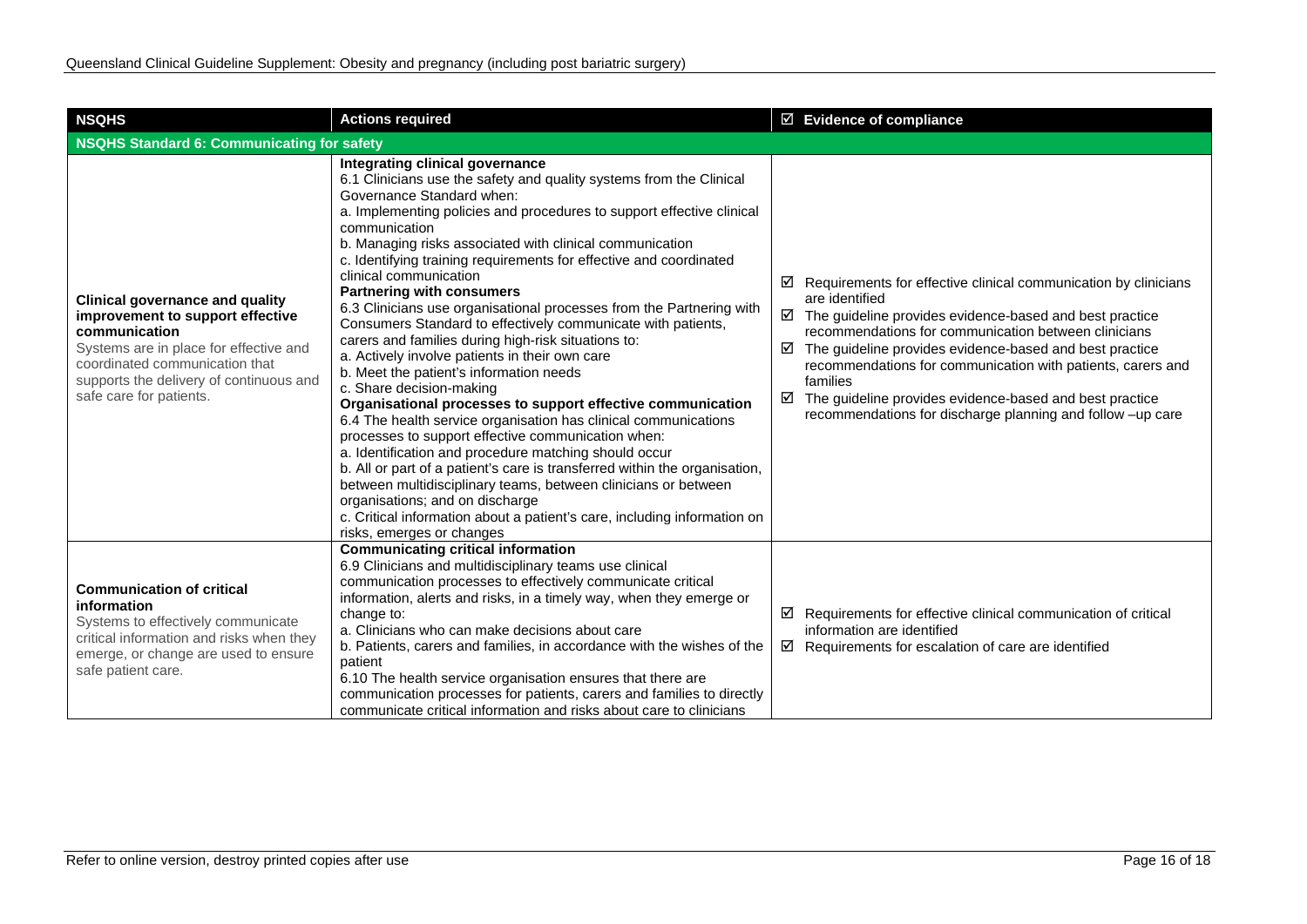| <b>NSQHS</b>                                                                                                                                                                                 | <b>Actions required</b>                                                                                                                                                                                                                                                                                                                                                                                                                                                                                                                                                                                                                                                                                                                                                                                                                                                                                                                                                                             | $\boxtimes$ Evidence of compliance                                                                                                                                                    |  |
|----------------------------------------------------------------------------------------------------------------------------------------------------------------------------------------------|-----------------------------------------------------------------------------------------------------------------------------------------------------------------------------------------------------------------------------------------------------------------------------------------------------------------------------------------------------------------------------------------------------------------------------------------------------------------------------------------------------------------------------------------------------------------------------------------------------------------------------------------------------------------------------------------------------------------------------------------------------------------------------------------------------------------------------------------------------------------------------------------------------------------------------------------------------------------------------------------------------|---------------------------------------------------------------------------------------------------------------------------------------------------------------------------------------|--|
| NSQHS Standard 6: Communicating for safety (continued)                                                                                                                                       |                                                                                                                                                                                                                                                                                                                                                                                                                                                                                                                                                                                                                                                                                                                                                                                                                                                                                                                                                                                                     |                                                                                                                                                                                       |  |
| <b>Correct identification and procedure</b><br>matching<br>Systems to maintain the identity of the<br>patient are used to ensure that the<br>patient receives the care intended for<br>them. | Correct identification and procedure matching<br>6.5 The health service organisation:<br>a. Defines approved identifiers for patients according to best-<br>practice guidelines<br>b. Requires at least three approved identifiers on registration and<br>admission; when care, medication, therapy and other services are<br>provided; and when clinical handover, transfer or discharge<br>documentation is generated                                                                                                                                                                                                                                                                                                                                                                                                                                                                                                                                                                             | Requirements for safe and for correct patient identification are<br>☑<br>identified                                                                                                   |  |
| <b>Communicating at clinical handover</b><br>Processes for structured clinical<br>handover are used to effectively<br>communicate about the health care of<br>patients.                      | <b>Clinical handover</b><br>6.7 The health service organisation, in collaboration with clinicians,<br>defines the:<br>a. Minimum information content to be communicated at clinical<br>handover, based on best-practice guidelines<br>b. Risks relevant to the service context and the particular needs of<br>patients, carers and families<br>c. Clinicians who are involved in the clinical handover<br>6.8 Clinicians use structured clinical handover processes that<br>include:<br>a. Preparing and scheduling clinical handover<br>b. Having the relevant information at clinical handover<br>c. Organising relevant clinicians and others to participate in clinical<br>handover<br>d. Being aware of the patient's goals and preferences<br>e. Supporting patients, carers and families to be involved in clinical<br>handover, in accordance with the wishes of the patient<br>f. Ensuring that clinical handover results in the transfer of<br>responsibility and accountability for care | The guideline acknowledges the need for local protocols to<br>☑<br>support transfer of information, professional responsibility and<br>accountability for some or all aspects of care |  |